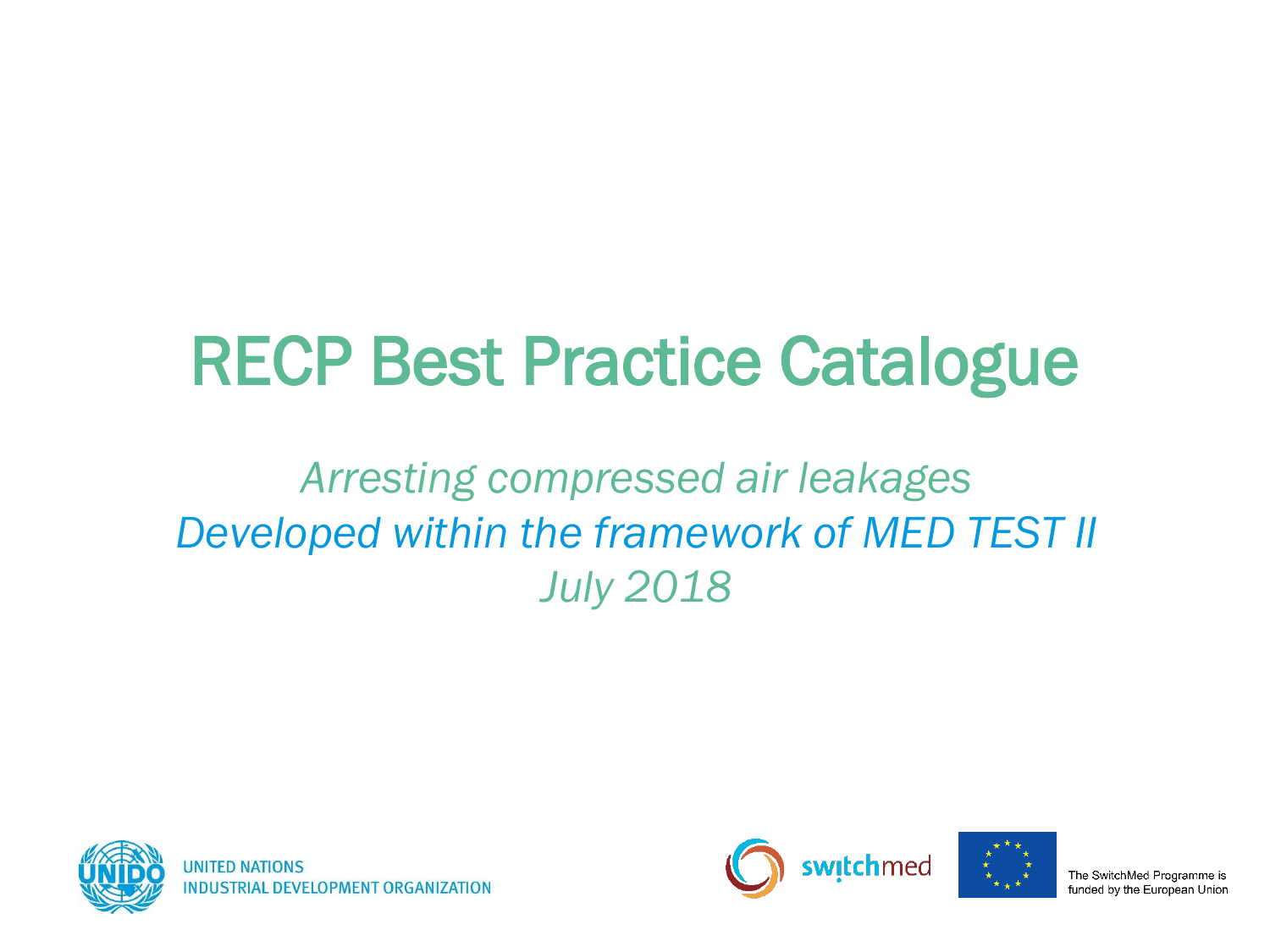| <b>SECTOR:</b>       | Food & Beverage                 |
|----------------------|---------------------------------|
| SUBSECTOR:           | Bakery and farinaceous products |
| <b>PRODUCTS</b>      | <b>Puff Pastries</b>            |
| <b>CATEGORY</b>      | Process control or modification |
| <b>APPLICABILITY</b> | <b>Utilities</b>                |

| <b>COMPANY NAME</b> | ---   |
|---------------------|-------|
| <b>COMPANY SIZE</b> | Large |

TEST Training kit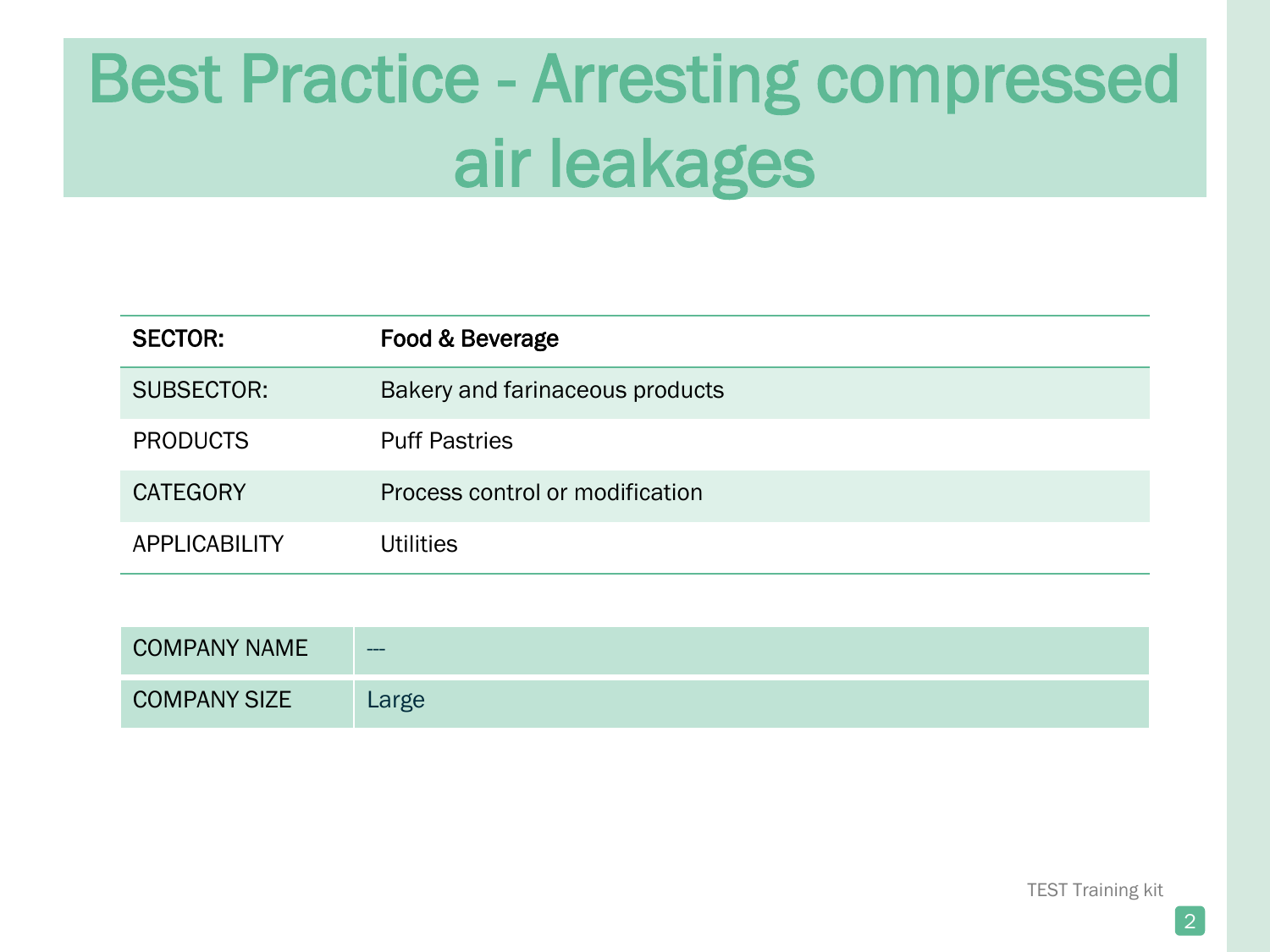| Description of the<br>problem<br>(Base scenario): | As per the conducted energy measurements and audit, a lot of leakages in the<br>compressed air network and the end users were noted and shall be fixed to reduce<br>losses of electricity.                                                                                                                                                                                                                                                                                                                                                                                                                                                                                                                                                                                                                                                                                                                 |
|---------------------------------------------------|------------------------------------------------------------------------------------------------------------------------------------------------------------------------------------------------------------------------------------------------------------------------------------------------------------------------------------------------------------------------------------------------------------------------------------------------------------------------------------------------------------------------------------------------------------------------------------------------------------------------------------------------------------------------------------------------------------------------------------------------------------------------------------------------------------------------------------------------------------------------------------------------------------|
|                                                   | The compressed air system consists of four compressors with rated power of 110 kW<br>each. One of them is with variable speed drive (VSD) technology, which is programmed<br>to operate in parallel with one of the other three compressors alternately. These<br>compressors provide the production lines with the required compressed air at a<br>pressure around 8 bar. Two tests were conducted for the compressed air system which<br>are Free Air Delivery (FAD) test and no-load test (Factory is OFF). It was noted that<br>there is a huge amount of air leakages in the network at the no-load mode, by<br>measuring the time of operating and non-operating for the compressors at specified<br>period when there is no load or demand in the factory. By measuring the FAD and<br>loading/no loading time the air leakage rate can be calculated with value of 2,295<br>$m^3/hr$ (61% of FAD). |
| Description of the<br>solution                    | Since there are a lot of leakages in the compressed air network and at the end users,<br>arresting at least 90% of these leakages will reduce the operating time of the<br>compressors, which will be reflected on its energy consumption.<br>It is recommended to make the no-load test by the factory staff every week in order to<br>check the air leakages rate in the factory and arrest it immediately.                                                                                                                                                                                                                                                                                                                                                                                                                                                                                              |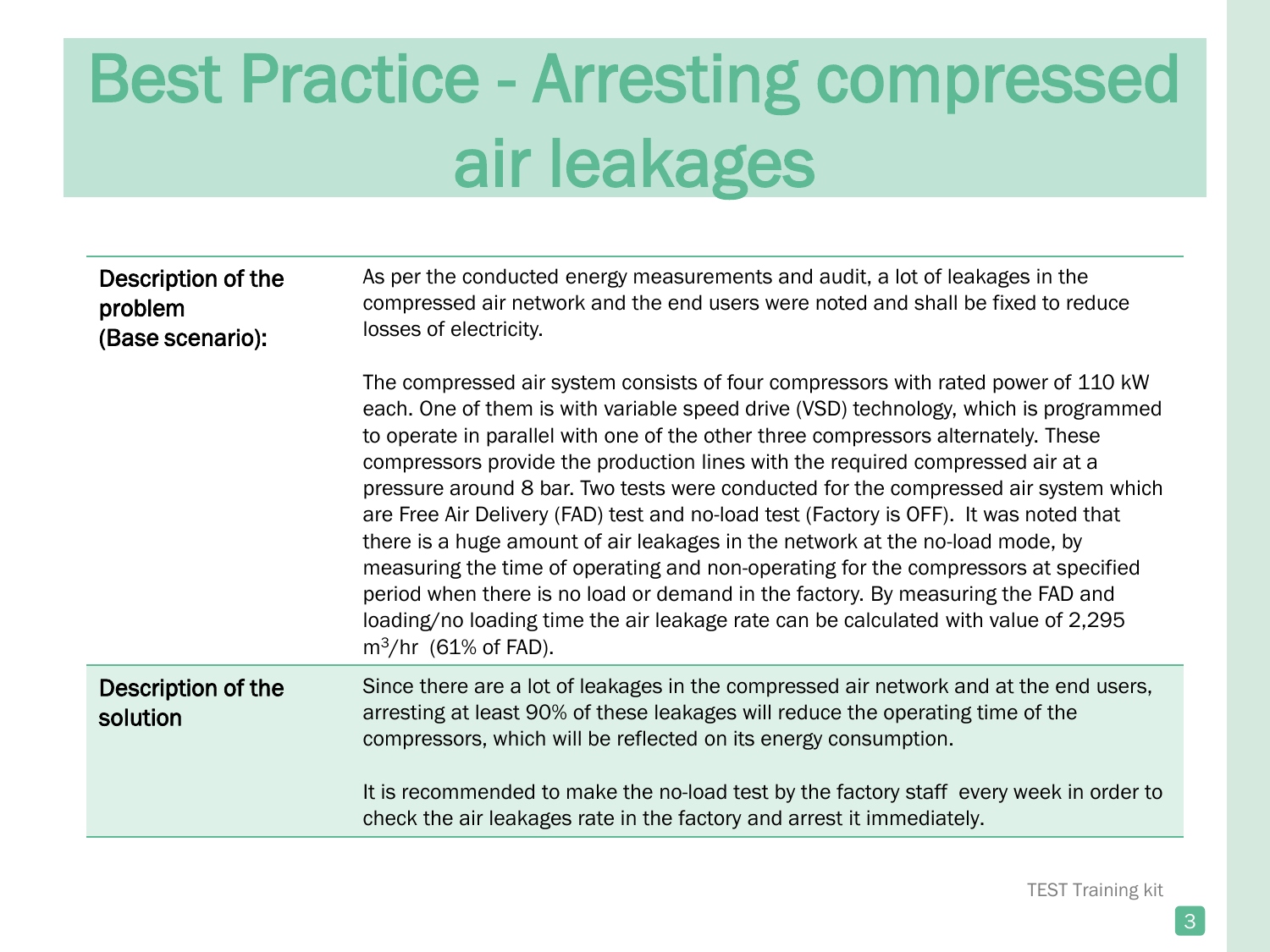| <b>Economic Benefits</b>           | Air leakage rate: $2,295 \text{ m}^3/\text{hr}$<br>Specific power use: $0.0898 \text{ kW/(m}^3/\text{hr})$<br>Power loss: 206 kW<br>Annual losses: 206 kW*5,616 hr/yr=1,157,900kWh/yr<br>Energy saving after arresting 90% of air leakages: 1,042,000 kWh/year<br>Annual Saving: € 130,609 / year |
|------------------------------------|---------------------------------------------------------------------------------------------------------------------------------------------------------------------------------------------------------------------------------------------------------------------------------------------------|
| Environmental<br><b>Benefits</b>   | Energy Saving $= 1,042,000$ kWh/year (10.63% of the electrical energy)<br>Reduced $CO2$ emission= 604 ton/year                                                                                                                                                                                    |
| <b>Health and safety</b><br>impact |                                                                                                                                                                                                                                                                                                   |